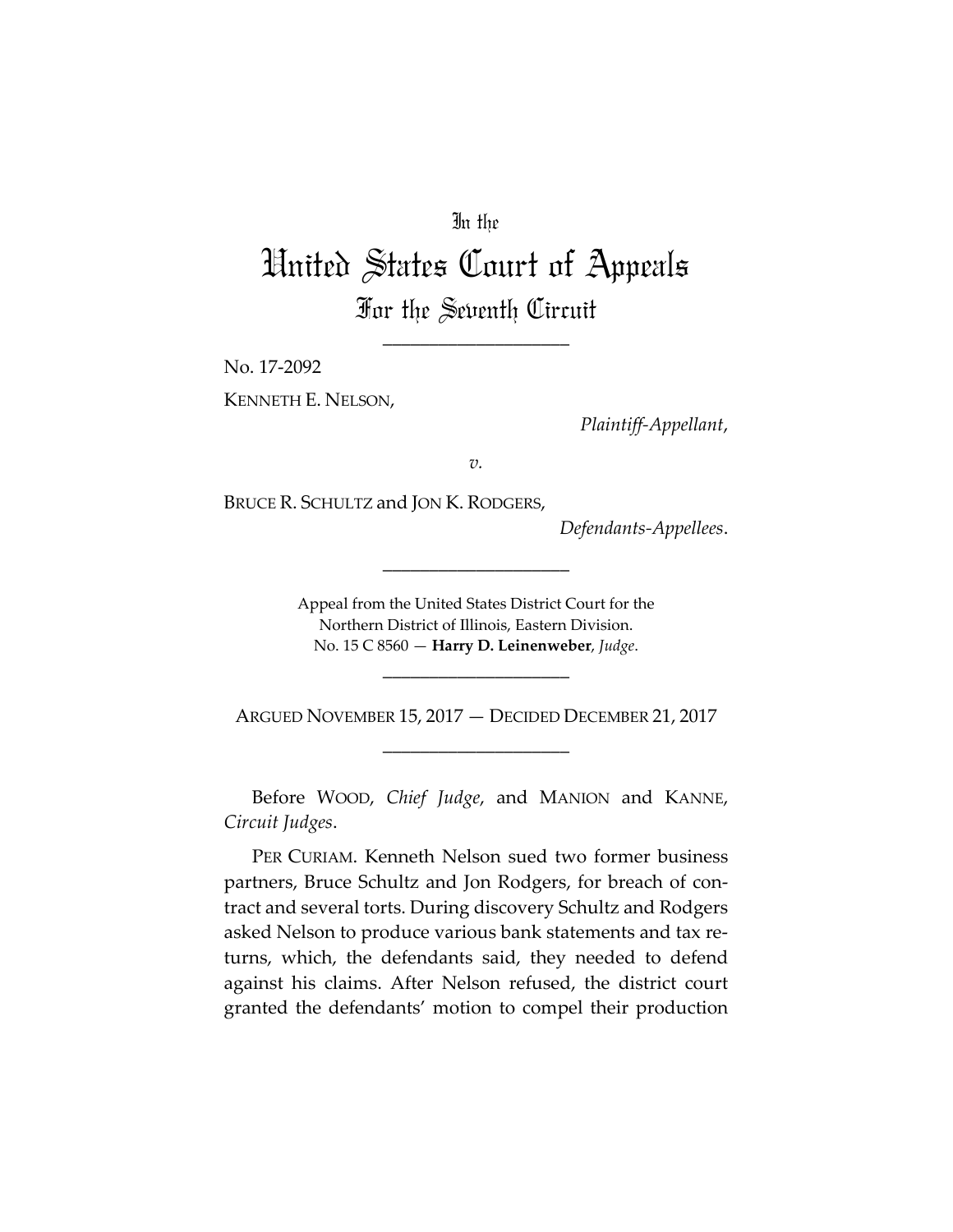and warned him, twice, that it would dismiss the case if he did not produce the documents or provide an affidavit docu‐ menting a diligent search for them. Nelson did neither, and the judge dismissed the case for want of prosecution. On ap‐ peal Nelson argues that the district judge erred by not as‐ sessing whether his misconduct justified dismissing the case. Because the judge sufficiently evaluated this matter and did not abuse his discretion by dismissing the suit after multiple warnings, we affirm.

This dispute began when Nelson, Schultz, and Rodgers formed an LLC to develop a property in Downtown Chicago. In mid-2005 they created 664 N. Michigan, LLC, which, according to Nelson, they formed in order to develop the Ritz‐ Carlton Residences, a mixed‐use luxury skyscraper on the Magnificent Mile. The LLC's operating agreement provided that development fees would be divided among the LLC's managers "as they mutually agree" and that a manager of the LLC could be removed for cause by a majority vote of the LLC's owners. According to Nelson, the LLC's managers were Nelson Hotels, Inc. (Nelson was its president) and Prism Construction Management, owned by Schultz and Rodgers.

In late 2005, Rodgers and Schultz voted to remove Nelson Hotels, Inc. as an LLC manager, which, according to Nelson, caused his company lose out on \$1.13 million when the Ritz‐ Carlton Residences was built. Nelson asserts that Schultz and Rodgers removed his company as a manager to enrich them‐ selves; they justified their decision, however, on grounds that he had a negative \$15 million net worth that prevented the LLC from getting financing for the development.

Ten years later Nelson sued Schultz and Rodgers for breach of contract, unjust enrichment, breach of fiduciary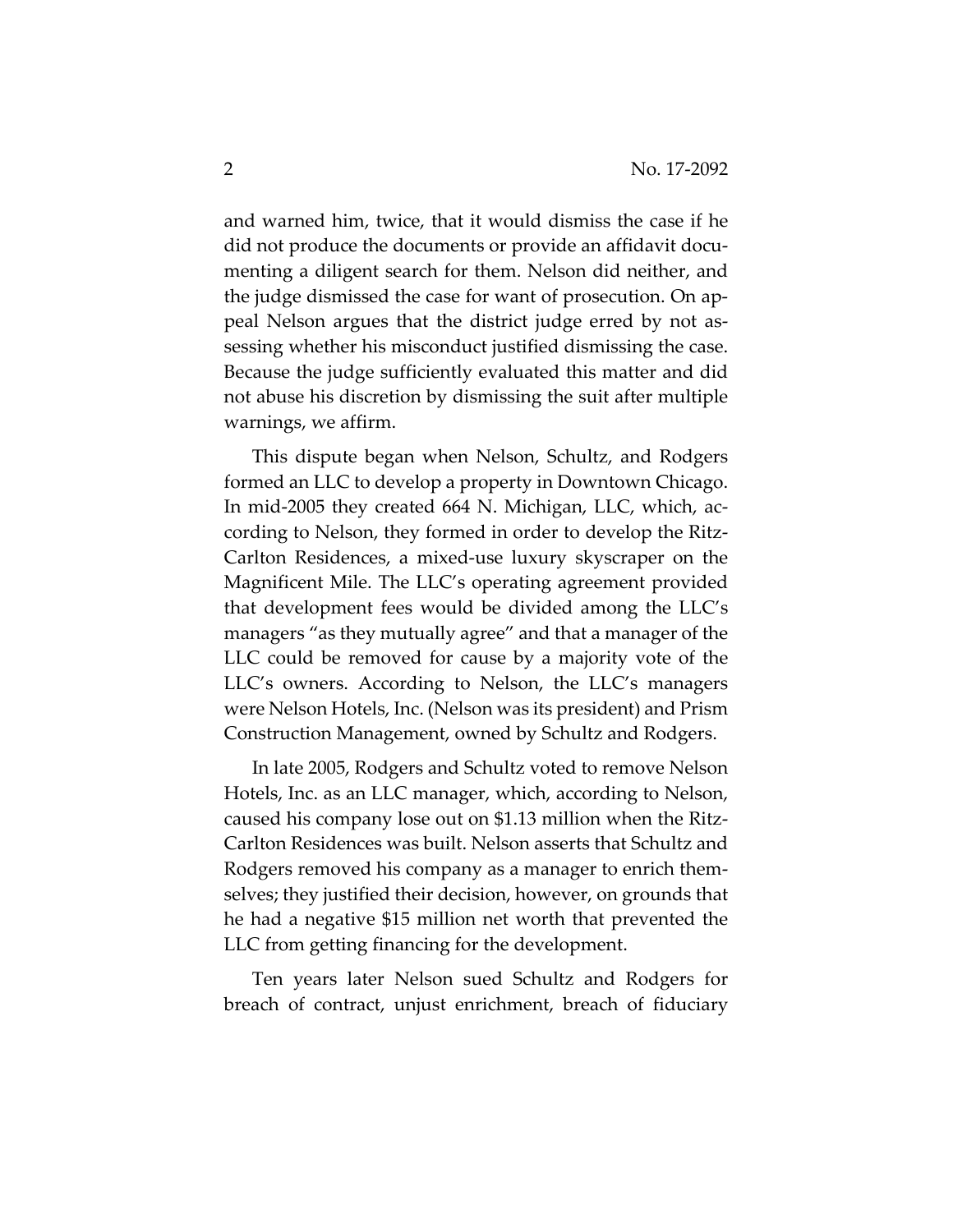duty, and conversion. After Nelson's lawsuit survived the de‐ fendants' motion to dismiss, the parties proceeded to discovery.

Schultz and Rodgers sought to gather evidence to support their defense that Nelson's company had been removed as an LLC manager for cause—Nelson's poor finances obstructed the project's financing—and to examine whether Nelson mit‐ igated his damages from the alleged contract breach. They asked Nelson to produce his and his company's tax returns for the previous ten years as well as his and his company's loan applications and financial statements between 2004 and 2008. Nelson refused, arguing that he did not guarantee his "creditworthiness" when his company became one of the LLC's managers and that many of the requested documents fell outside of the relevant period for mitigating damages. On the defendants' motion, the judge compelled the disclosure of the requested documents. The judge reasoned that until he ruled on these documents' relevance, the defendants should receive them so that they could prepare their defense.

In response Nelson stated that, for almost all of the re‐ quested documents, he "believed" that they had been pro‐ duced and that he was "not in possession" of them. The de‐ fendants then moved for sanctions under Federal Rule of Civil Procedure  $37(b)(2)(A)(v)$ , asking the judge to dismiss the case because Nelson's reply was "non‐responsive and eva‐ sive." On the day before the hearing on the defendants' sanc‐ tions motion, Nelson sent the defendants copies of his tax transcripts (partial records of his tax returns) for 2006 through 2011.

At the first hearing on their sanctions motion, the defend‐ ants asserted that Nelson's tax transcripts were inadequate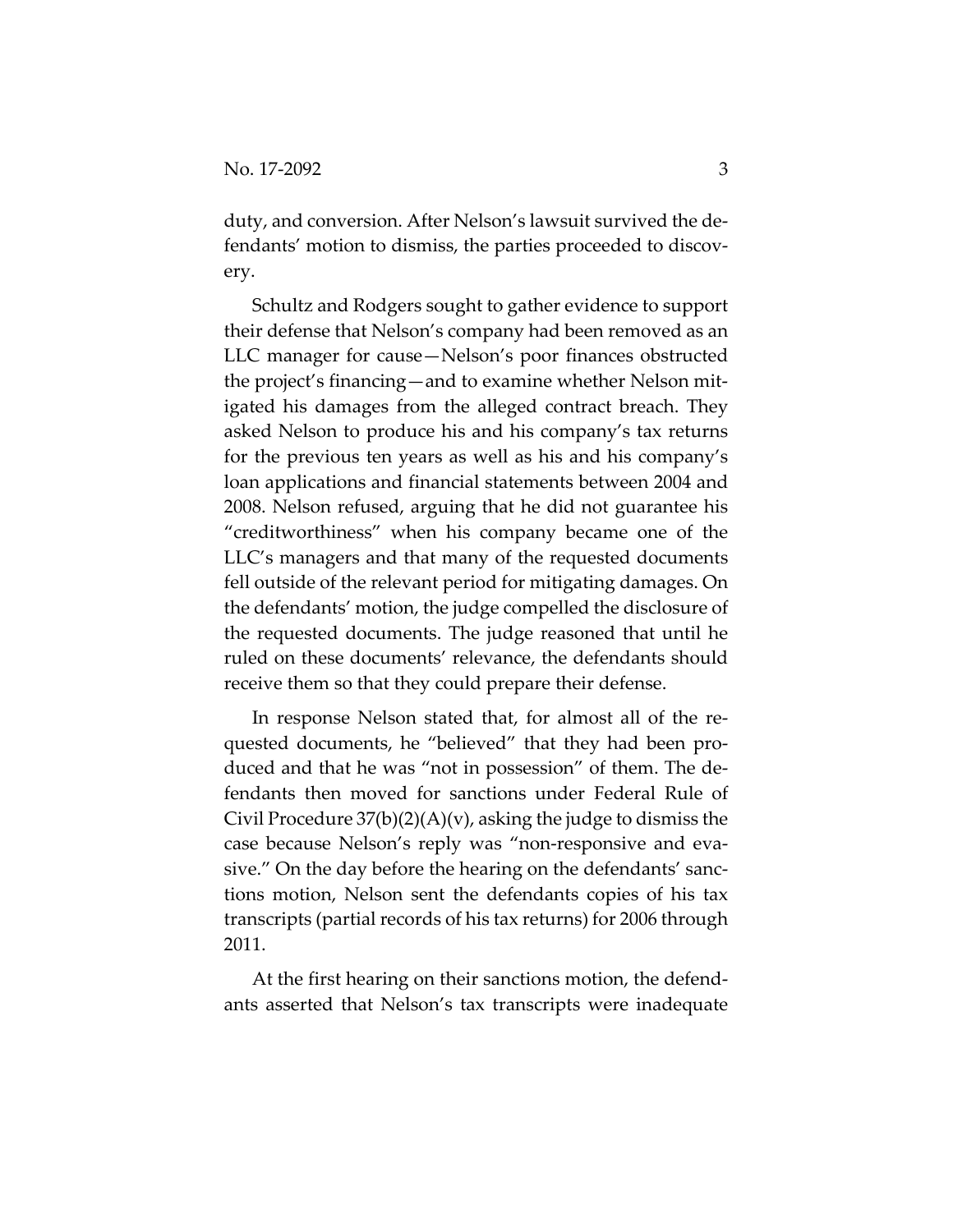substitutes for his tax returns and that they still had not received the requested bank statements. The judge agreed and told Nelson that he had "one more chance" to produce the requested documents or else he was "going to probably dis‐ miss it for want of prosecution." The judge added that if Nel‐ son did not have some of the requested documents, he should provide "a crystal‐clear affidavit" stating the actions that he and his attorney took to locate them.

Before the next production deadline, Nelson produced only one of the requested tax documents and provided a dec‐ laration that largely copied his response to the defendants' first production request. This declaration included Nelson's assertion that the requested documents "in possession, cus‐ tody, or control of Nelson from 2004–2008 are believed to have been produced. For these years, Nelson is not in posses‐ sion of these documents."

At the second hearing on their sanctions motion, the defendants argued that Nelson's declaration, like his response to their first production request, was self‐ contradictory—Nelson said that he produced the requested documents but also that he did not have them. Nelson's counsel responded that he misinterpreted the judge's previous order to produce the documents. The judge then gave Nelson five additional weeks either to produce the requested documents or provide an affidavit stating that he did not have them despite a diligent search. The judge closed the hearing with a second warning: "If you don't show a very, very, very substantial effort to comply, then I'm going to probably dismiss the complaint for want of prosecution."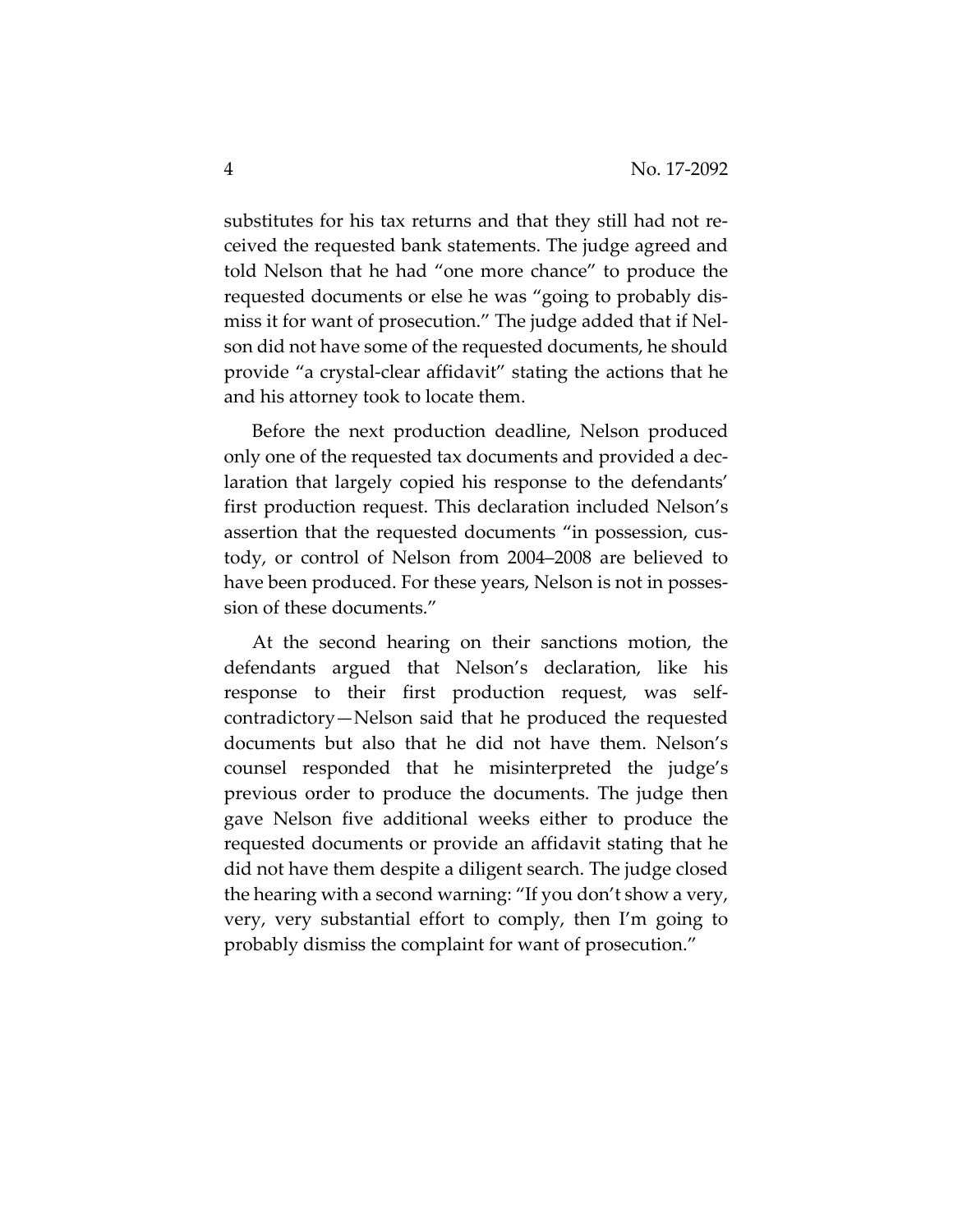Nelson did not produce any documents by the next dead‐ line. One month after the deadline, Nelson forwarded the de‐ fendants an email he had received from his company's bank, which said that it kept records going back only seven years. Nelson also provided a second declaration that generally mir‐ rored his first one.

At the third hearing on the defendants' sanctions motion, the defendants argued that Nelson's second declaration was "completely evasive" because, as was the case with his first declaration, the second one stated that he produced the doc‐ uments to the extent he had them but also that he was "not in possession … . of these documents." The defendants added that the statement from Nelson's bank was incomplete be‐ cause Nelson did not declare that it was the only bank he used during the relevant period. Nelson responded by telling the judge that after "mov[ing] several times in the past years," he did not have his tax returns or bank records from 2004 through 2008.

The judge then dismissed the case using language that al‐ luded to both Federal Rules of Civil Procedure 37(b) and 41(b). He appeared to grant the defendants' Rule 37(b) mo‐ tion, saying that it was "well taken," but then, apparently ref‐ erencing Rule 41(b), explained that he dismissed the case "for want of prosecution as a sanction against the failure to cooperate in discovery." Likewise the judgment states that the judge dismissed the case for "want of prosecution" and reached this decision "on a motion," an apparent reference to the defendants' Rule 37(b) motion.

Nelson then moved for reconsideration, arguing that the judge erred by dismissing his case without considering lesser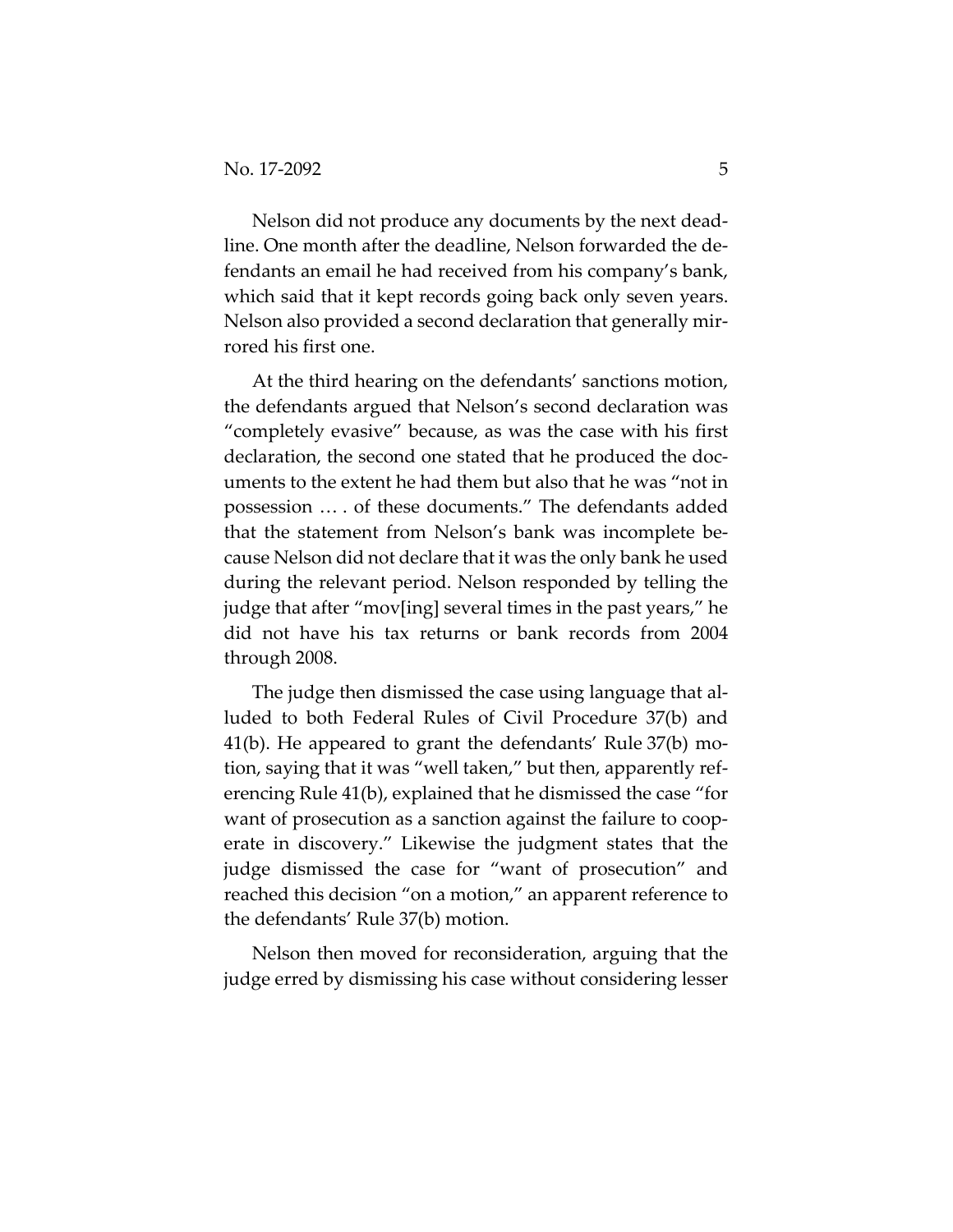sanctions or the merits of his claims. The judge denied the motion. He concluded that he permissibly dismissed the suit be‐ cause Nelson, despite receiving multiple warnings about the possibility of this sanction being imposed, had engaged in a "pattern of dilatory conduct" by failing "either to produce the records or declare that a reasonable search revealed nothing more."

On appeal Nelson argues that the district judge erred by failing to analyze whether the sanction was proportionate to his misconduct. He contends that before dismissing this suit, the judge was required to consider its merits and the magni‐ tude of his misconduct, which, he says, weigh in favor of a lesser sanction.

As an initial matter, there is some confusion whether the judge dismissed this case under Rule 37(b) or Rule 41(b). But this confusion did not affect his determination of whether dis‐ missal was a proportionate sanction for Nelson's misconduct. Both rules require that judges tailor sanctions to the severity of plaintiffs' misconduct, *see Johnson v. Chi. Bd. of Educ.*, 718 F.3d 731, 732–33 (7th Cir. 2013) (Rule 41(b) proportionality re‐ quirement), *Langley by Langley v. Union Elec. Co.*, 107 F.3d 510, 515 (7th Cir. 1997) (Rule 37 proportionality requirement), and here, the judge satisfied both rules' proportionality requirements.

The judge complied with Rule 37(b)'s proportionality re‐ quirement by showing that he evaluated the appropriateness of dismissal based on Nelson's noncompliance with several discovery orders. *See Brown v. Columbia Sussex Corp.*, 664 F.3d 182, 190 (7th Cir. 2011); *Negrete v. Nat'l R.R. Passenger Corp.*, 547 F.3d 721, 724 (7th Cir. 2008) (requiring district court to as‐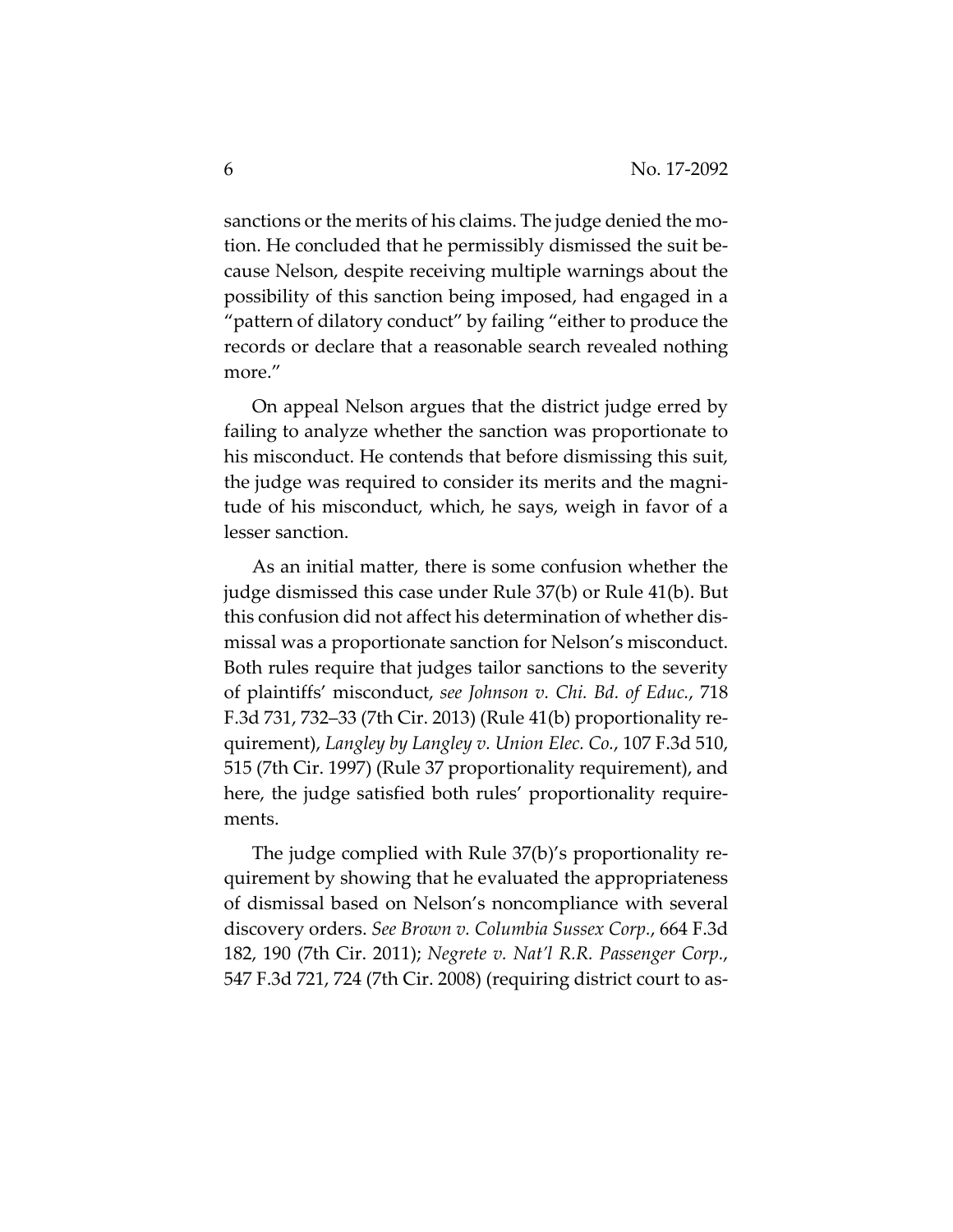sess whether dismissal is "an appropriate sanction" for "dis‐ covery violations"). At the final hearing on the defendants' sanctions motion, the judge stated that dismissal was warranted because of Nelson's "failure to cooperate in discovery." Moreover, in denying Nelson's motion for reconsidera‐ tion, the judge said that Nelson's "pattern of dilatory con‐ duct" despite two warnings justified dismissal. The judge did not abuse his discretion in making this evaluation because Nelson's discovery violations were willful and repeated. *See Negrete*, 547 F.3d at 724. Although the judge did not make this finding explicitly, we "infer it ... from the sanction order itself." *Aura Lamp & Lighting Inc. v. Int'l Trading Corp.*, 325 F.3d 903, 909 (7th Cir. 2003). As the judge observed, Nelson did not cooperate in discovery. Despite three orders and two last‐ chance warnings, he did not produce the documents or pro‐ vide a declaration stating that he could not find them after a diligent search.

Even if we construe the judge's dismissal as arising under Rule 41(b), Nelson fares no better. To evaluate the proportion‐ ality of dismissing a case under this rule, a district judge must assess whether the plaintiff's "neglect in pursuing his case was sufficiently serious to warrant dismissal." *McInnis v. Duncan*, 697 F.3d 661, 664 (7th Cir. 2012); *see also Aura Lamp*, 325 F.3d at 909 (evaluating district judge's conclusion that dis‐ missal was "only effective sanction at the time"). The judge's statements that he dismissed this case for Nelson's "failure to cooperate in discovery" and "pattern of dilatory conduct" show that he made this assessment. And the judge did not abuse his discretion in making this assessment because Nel‐ son's violations of the court's discovery orders constituted a "pattern of failure to meet court‐imposed deadlines." *Dicker‐ son v. Bd. of Educ. of Ford Heights, Ill.*, 32 F.3d 1114, 1117